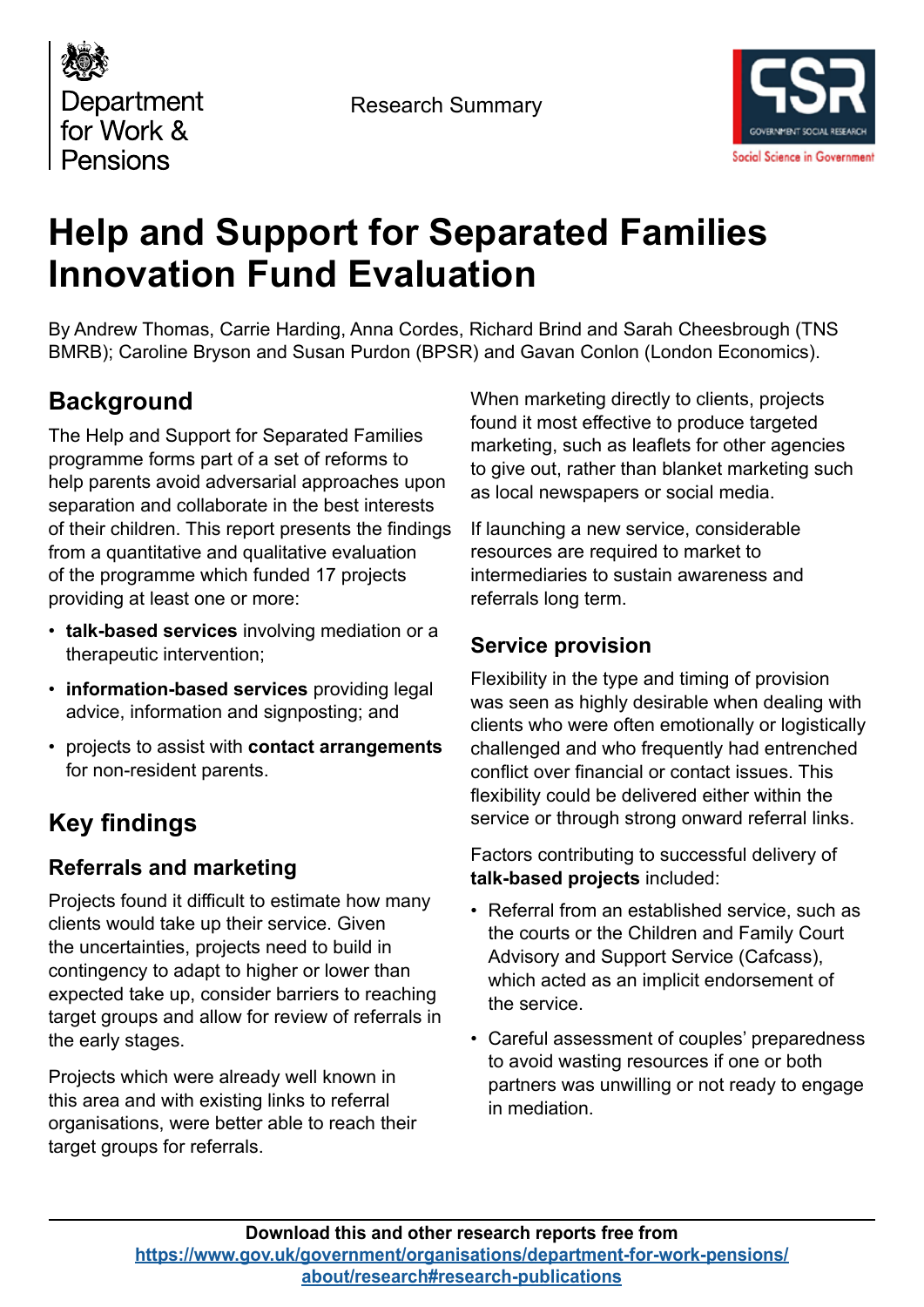- Well trained, skilled and dedicated staff to engage parents sensitively and sustain that engagement between sessions.
- Integration of services, either in house or through strong connections with other organisations.
- Flexibility in terms of the length of the intervention, requirements for both parents to attend all sessions and the preferred channel of communication.

It was much harder to engage clients through the intervention if they had serious health or disability issues, entrenched conflict, or if one partner had to travel a long distance for appointments.

Friends and family could sometimes be a barrier to success if they were influencing one partner negatively, but the children's grandparents were found in one project to be a positive influence among young clients if they were brought into the sessions.

#### Among **information-based projects**:

Those offering legal advice could increase client confidence, but there was a high level of drop off after receiving this advice – relatively few parents went on to use the counselling and group work on offer.

Services offering web-based advice could provide high quality information accessible at times to suit clients. Also a web-chat facility worked well for clients who preferred some 'distance' when talking about sensitive issues.

Among the two **contact-based services** although there were some difficulties in securing referrals the projects were effective when they employed highly skilled staff and were deeply integrated with specialist services for often highly conflicted clients.

Staff working across all of the projects benefited from networking with other professionals to provide support and share best practice. All of the projects required more staff time for administration than originally envisaged.

#### **Participant experience**

Parents engaging in talk-based projects were very enthusiastic, feeling they had:

- improved communication between partners;
- a positive psychological impact;
- improved relationships between partners and children; and
- brought a number of other practical impacts.

Both parents and staff felt that the interventions had reduced conflict and time spent in the courts. The only exception seemed to be when mediation began a long time after a conflicted separation where the courts were already heavily involved.

#### Clients of **information-based services**

welcomed the legal advice for the breadth of information on offer, the way it helped inform choices and the signposting to other services.

Some parents using **contact-based services** benefited from the improved communication enabled by a setting providing support and activities for the children. However, not all clients of these services were aware of the services offered beyond contact and some were concerned that they did not know the backgrounds of others using the shared spaces of the service.

Clients of all services were appreciative of the **quality of support they received from staff**: their knowledge, professionalism and dedication. Challenges reported by parents tended to reflect the difficulties of engaging some ex-partners or the impact of delays if they were put on a waiting list.

Most participants, across all income groups, felt that they would not have been able to **pay for the service** in full. Those receiving legal advice said they would have probably sought the advice of a solicitor separately if the project's legal advice was chargeable. Staff agreed and were concerned that charges could act as a barrier to engagement and add delays to uptake.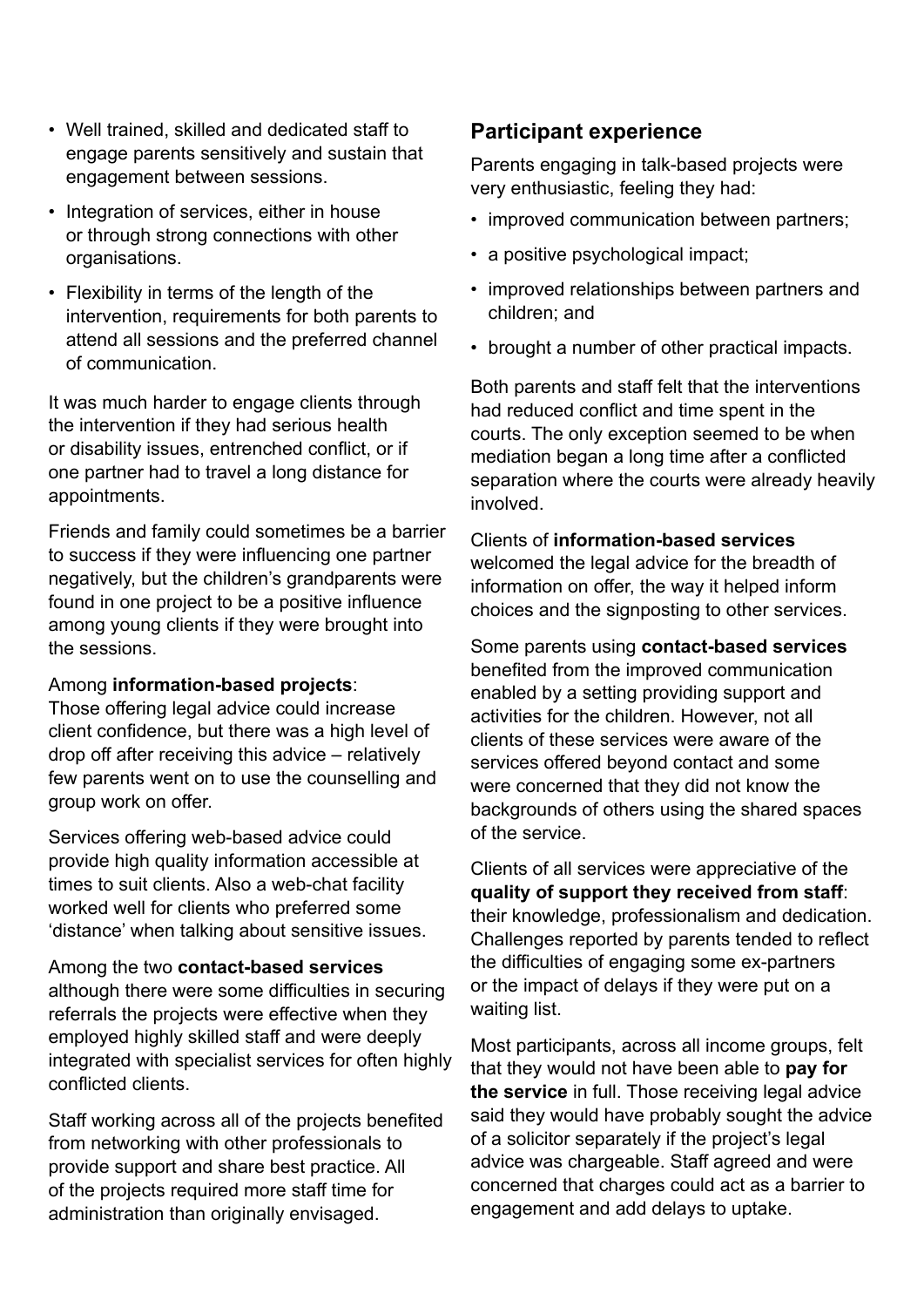#### **Outcomes**

Of the 13 projects that measured parental collaboration at the start and end of the intervention, nine showed statistically significant improvements. However, when measured seven months after the start of the intervention, collaboration levels had fallen back somewhat and projects could benefit from considering ways of sustaining their impact.

Parents with shared care arrangements were significantly less happy with their contact arrangement than either parents with care or non-resident parents, showing that it is not only the amount of contact that matters, but also the co-operation around that contact. The success of the National Family Mediation service in improving contact among even highly conflicted partners showed the value of their intensive intervention methods.

While parents engaging with projects tended to see an improvement in contact arrangements, the projects had less impact on child maintenance arrangements (although they were not always the focus of the intervention).

Both parents and staff agreed that the services reduced pressure on the courts. Between 20 and 30 per cent of all project participants said the project had played at least some role in a decision not to use the courts in the future.

#### **Project replicability and scalability**

Whilst there were lessons learned about estimating demand and getting skilled staff in place, project managers were positive about the possibility of replicating services elsewhere.

When asked what they would do differently or develop, project staff mentioned:

- Building networks across organisations to integrate referrals and service delivery.
- Tailoring the marketing to target groups.
- Minimising time between referral and first consultation to avoid dropout.
- Offering the service in different languages to broaden engagement.
- Considering engagement with the wider family.
- Offering help on wider issues such as employment, housing or health or improve signposting to relevant services.
- Reassuring clients who are wary of counselling or group work about the aims of the project and emphasising that they are not trying to reunite the couple.
- Tailoring website content to reflect the stage of separation.

With the exception of online services, projects expected costs to rise proportionally with demand rather than achieving any economies of scale.

Although some projects were familiar with other funding sources, the services offered here were highly dependent on department for Work and Pensions (DWP) funding and not considered self-sustaining. No project staff were aware of Social Impact Bonds and there would be challenges in using them to support this type of intervention.

#### **Methodology**

The evaluation employed quantitative surveys to assess **outcomes**. These outcome measures included collaboration between the separated parents (using the Parenting Alliance Measure<sup>1</sup>), contact and financial arrangements, and court usage.

It also considered qualitatively the **process** of service delivery and looked at issues including the referral process, marketing, facilitators and inhibitors of the service and replicability/ scalability.

<sup>1</sup> Abidin, R. R. and Konald, T. R. (1999). *PAM Parenting Alliance Measure Professional Manual*, Lutz, Fl, Psychological Assessment Resources Inc.